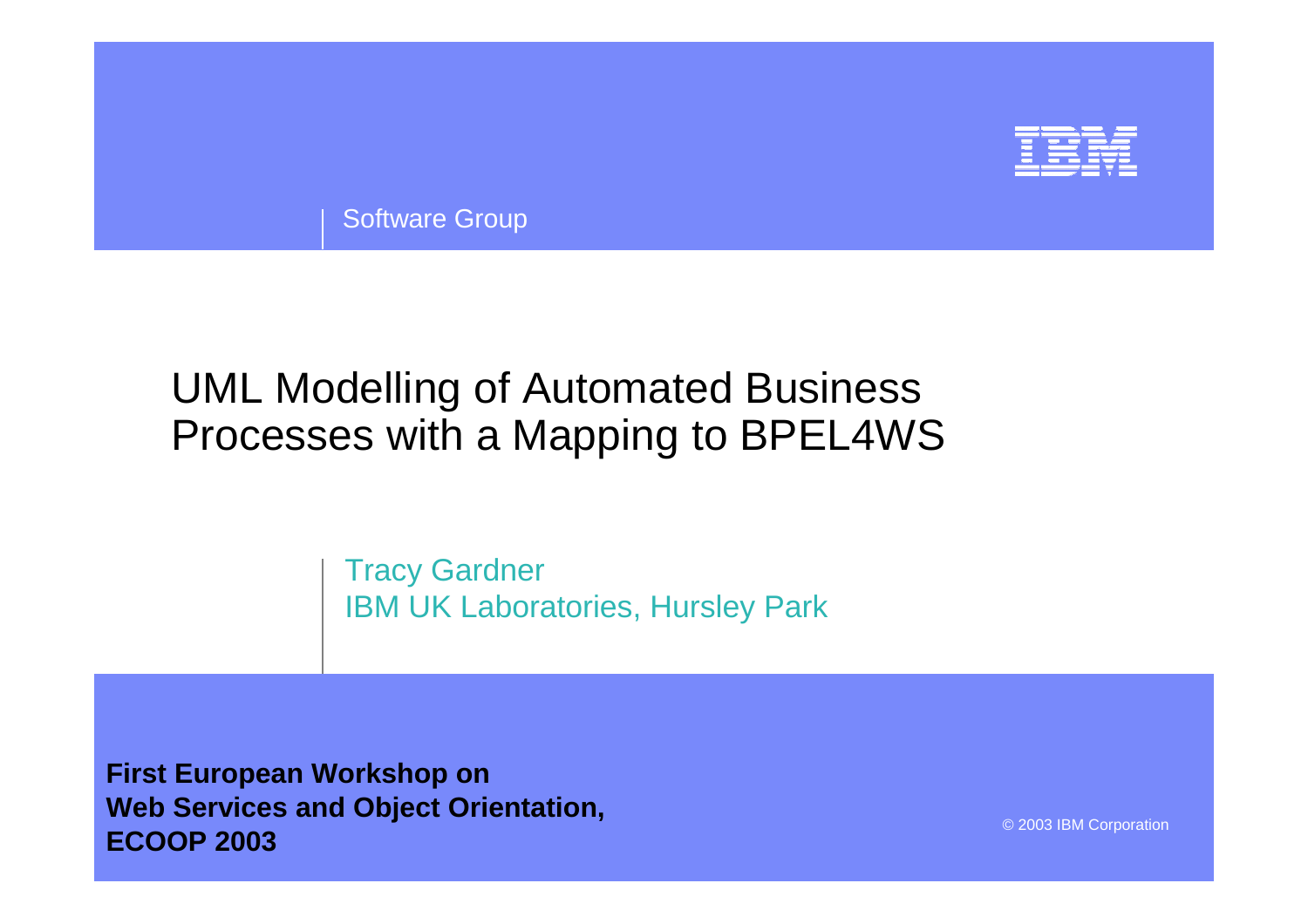# UML to BPEL4WS

- UML is a widely used, standard modelling language for software design with a visual notation.
- BPEL4WS is a language for specifying business processes which can be executed on a BPEL4WS runtime
- **Goal: Support automated mapping from (a profile of) UML to BPEL4WS**

A profile is a customization of UML for modelling in a particular context.





**BPEL4WS, WSDL, XSD**

UML Modelling of Automated Business Processes | July 2003 © 2003 IBM Corporation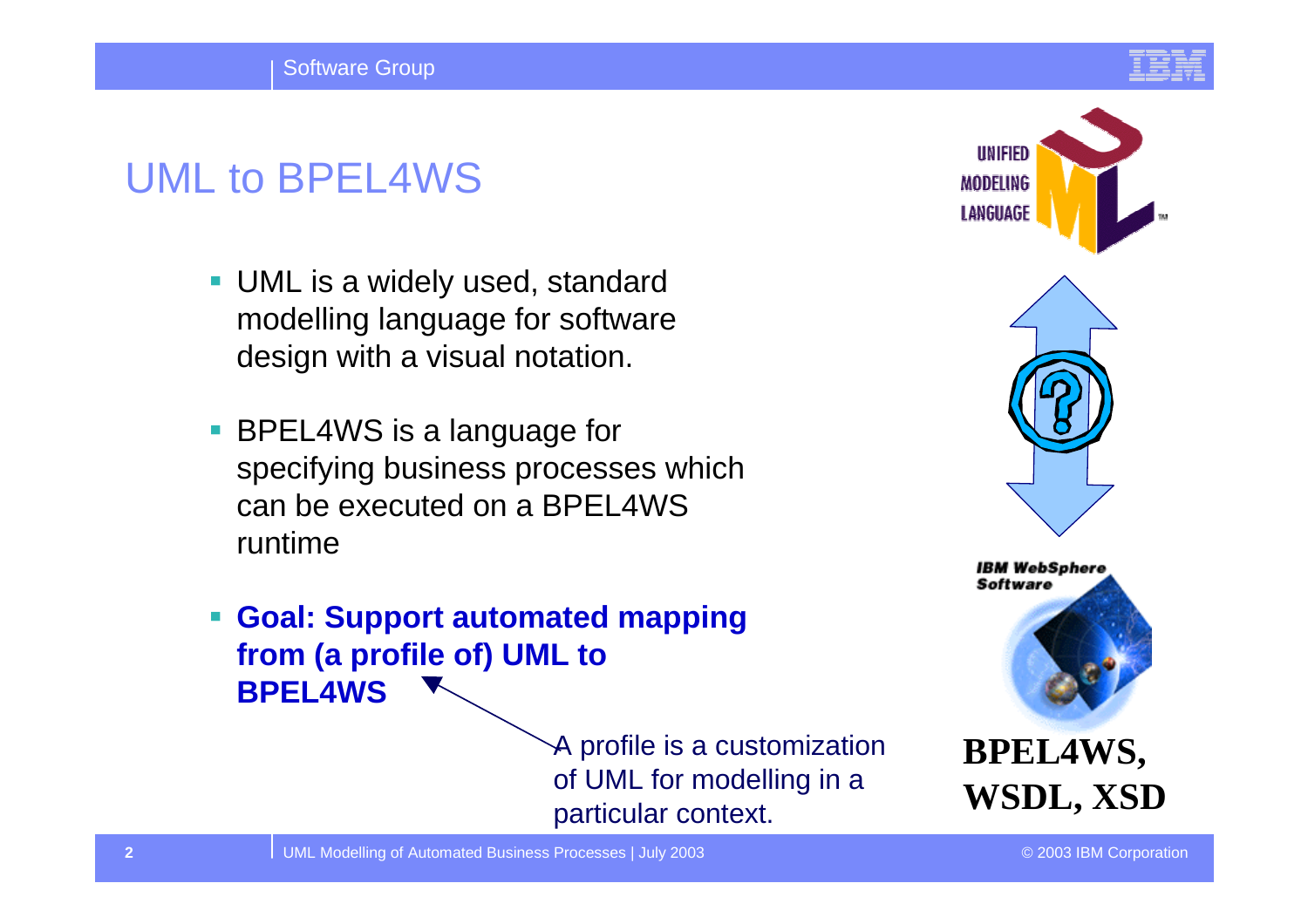

### Target Audience

- **The profile subsets and extends UML 1.4 to allow** the design of UML models that can be mapped to BPEL4WS
- **The profile is aimed at:**

UML-literate IT architects/developers who need to design systems that will be deployed to a BPEL4WS runtime

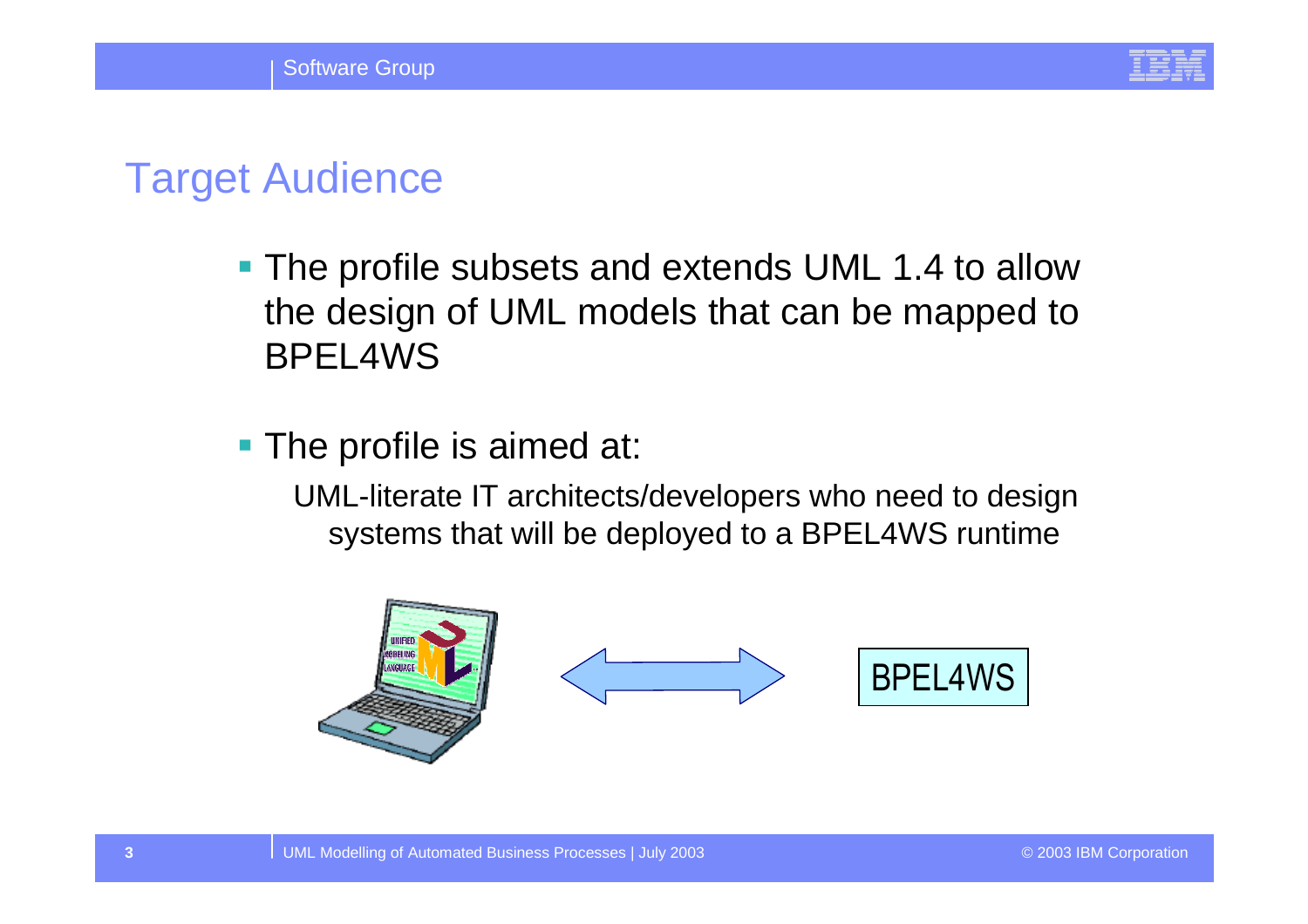

## BPEL4WS

- **The Business Process Execution Language for Web Services** (BPEL4WS) provides an XML notation and semantics for specifying business process behavior based on Web Services.
- A BPEL4WS process is defined in terms of its interactions with partners. A partner may provide services to the process, require services from the process, or participate in a two-way interaction with the process.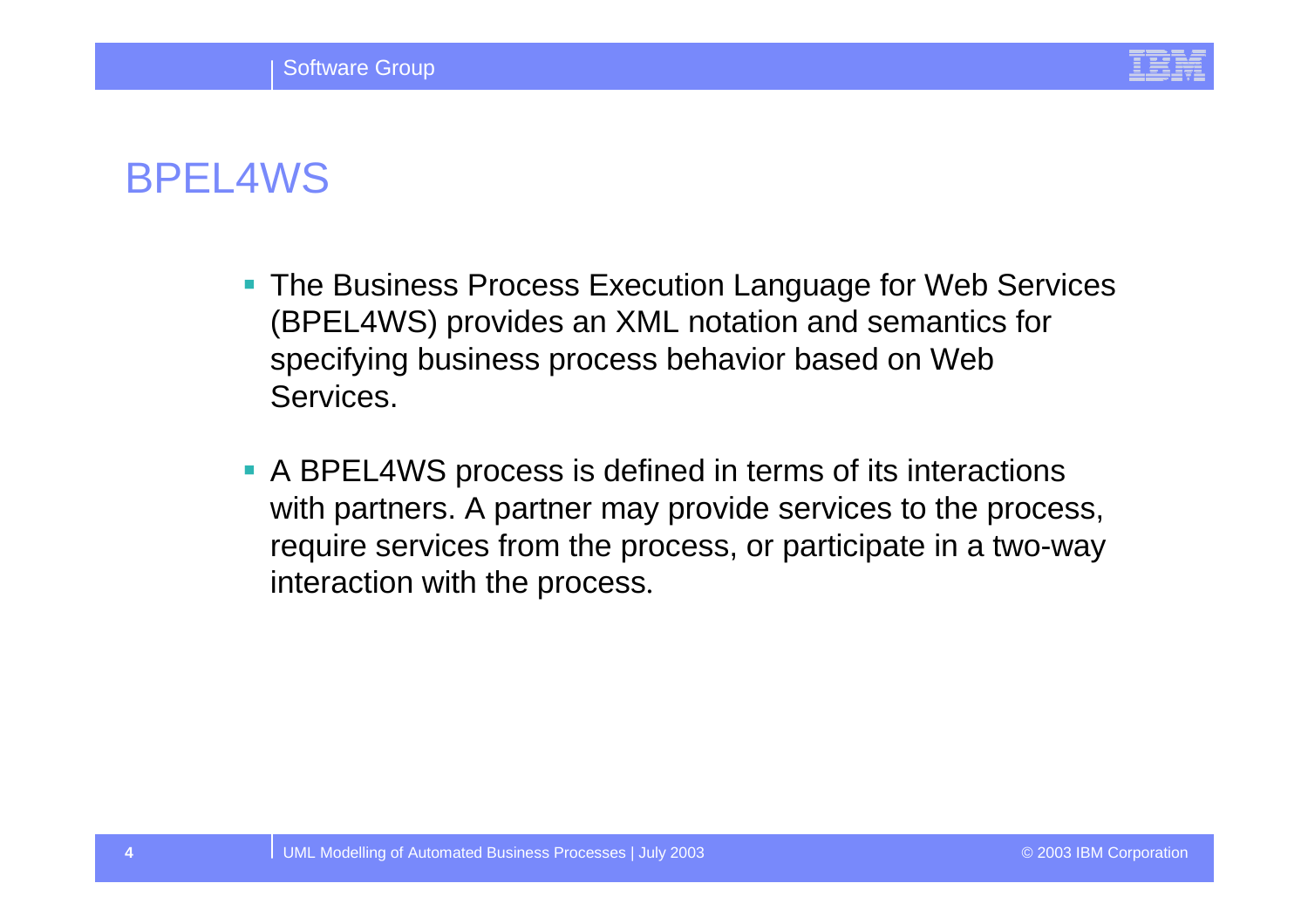

UML Modelling of Automated Business Processes | July 2003 **COVID 1999** COVID 1999 © 2003 IBM Corporation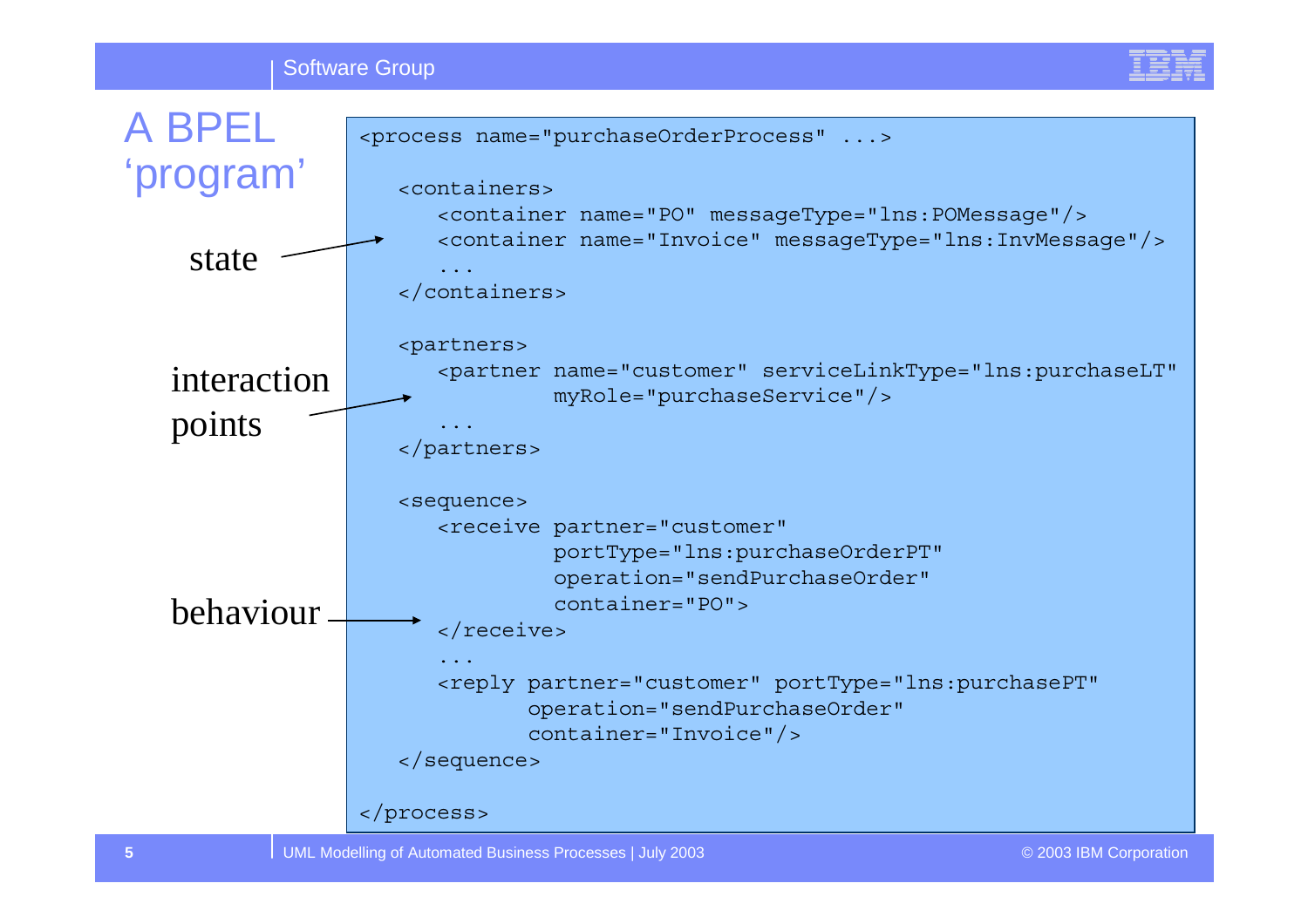

### Purchase Order Process

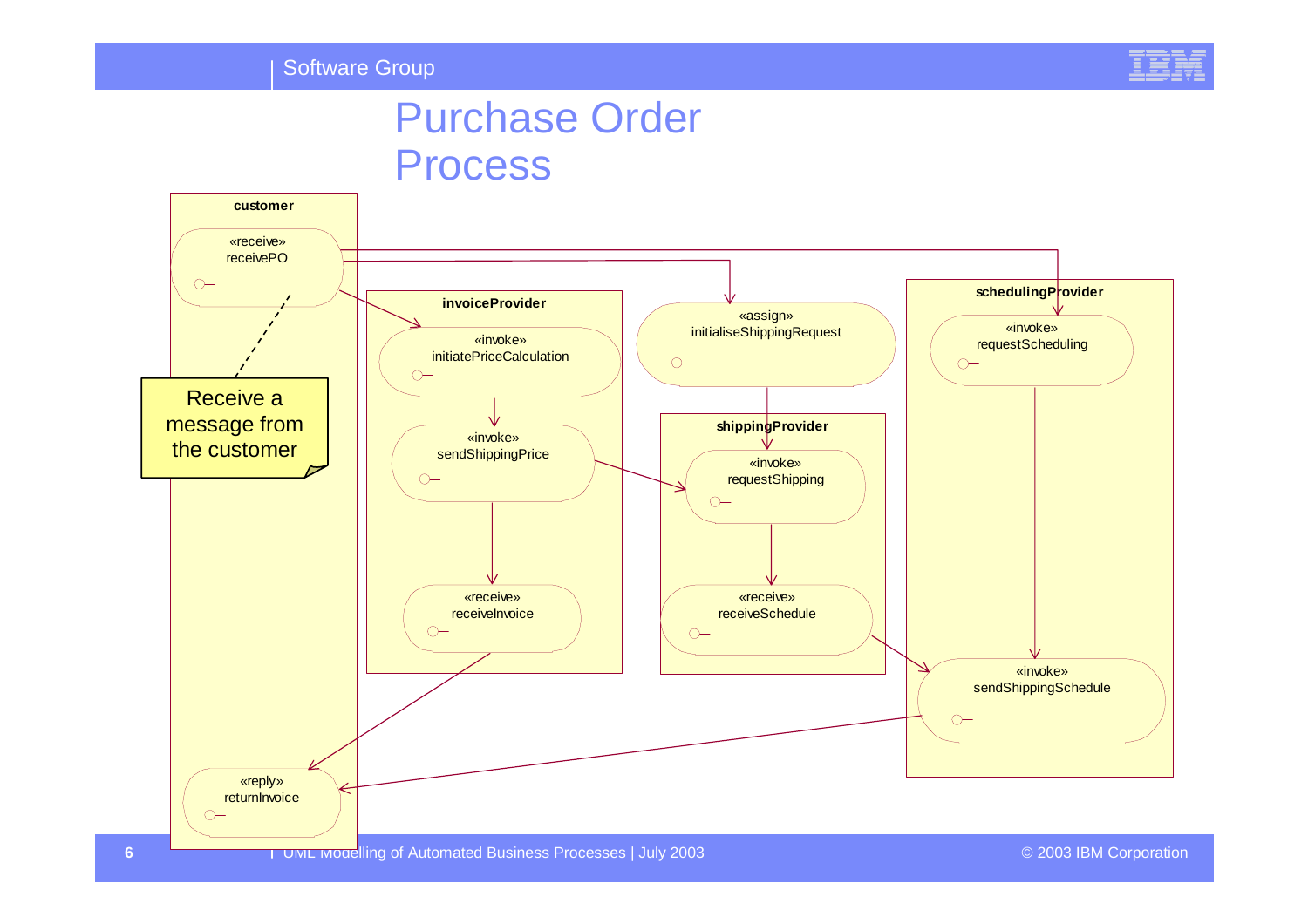

#### Purchase Order Process – Detailed Behaviour

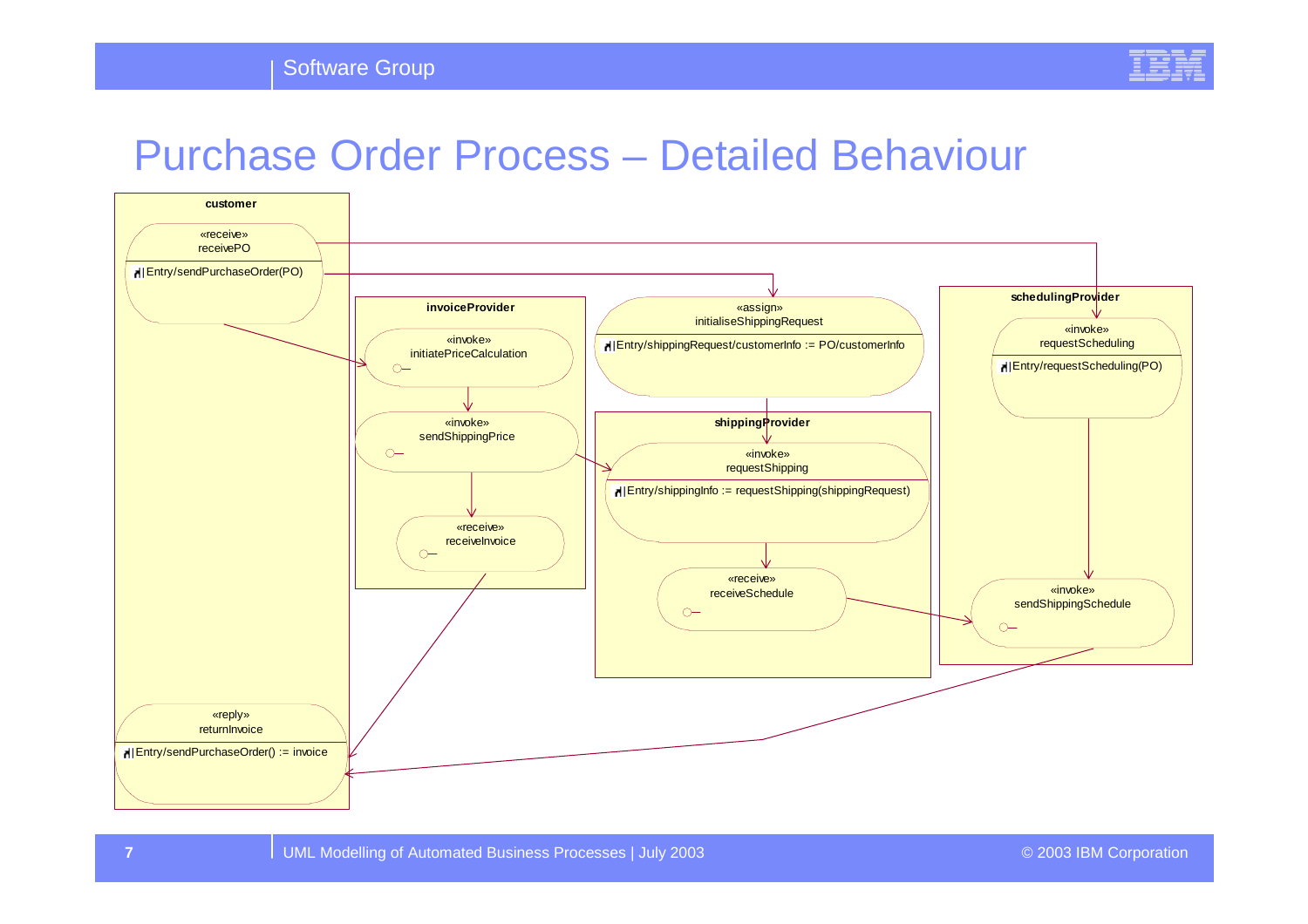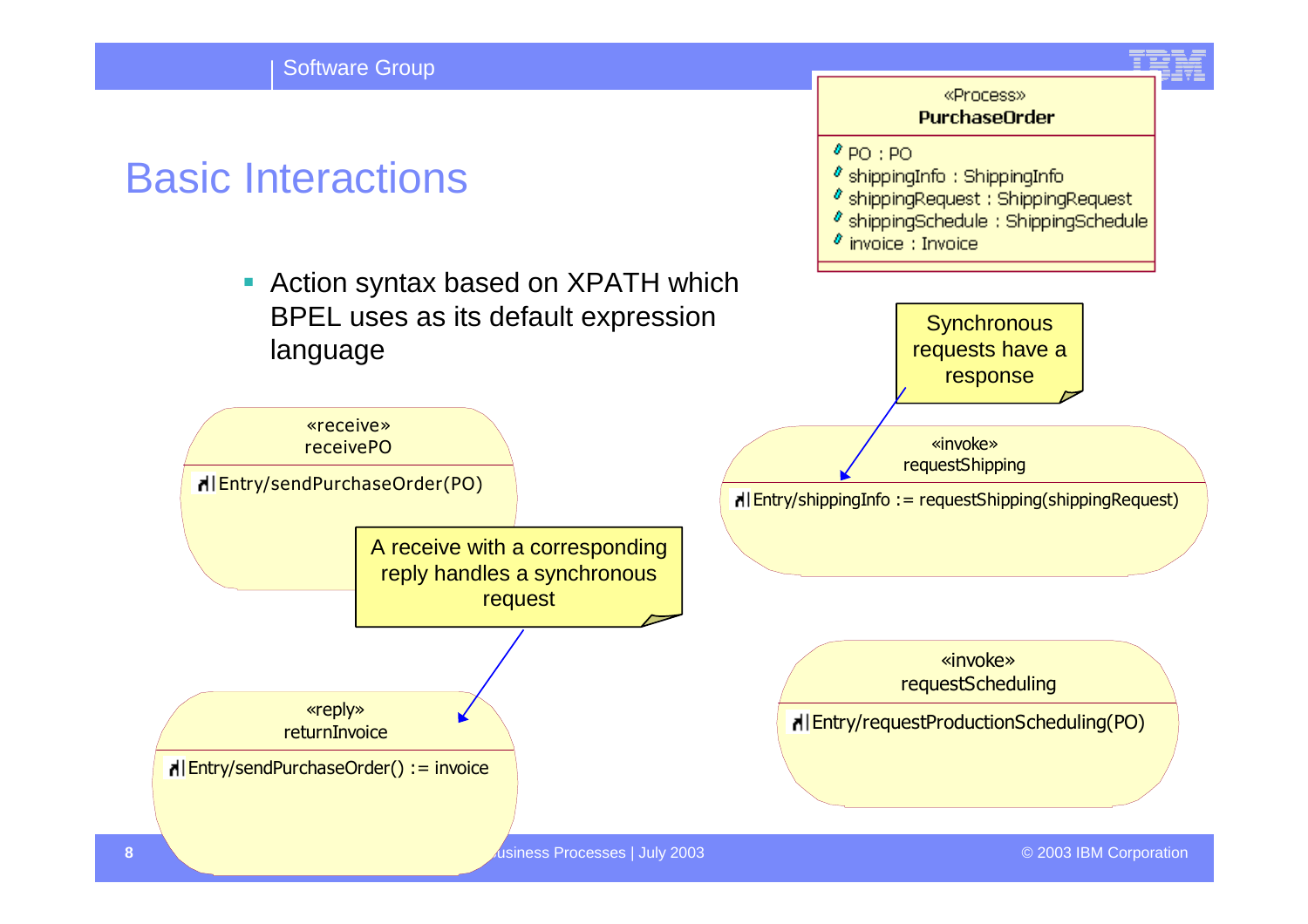

## BPEL Mapping Overview

| < <process>&gt; class</process>                                                              | <b>BPEL</b> process definition                             |
|----------------------------------------------------------------------------------------------|------------------------------------------------------------|
| Activity graph on a < <process>&gt; class</process>                                          | <b>BPEL activity hierarchy</b>                             |
| < <port>&gt; associations</port>                                                             | <b>BPEL</b> partner declarations                           |
| < <process>&gt; class attributes</process>                                                   | <b>BPEL</b> containers                                     |
| Hierarchical structure and control flow                                                      | BPEL sequence and flow activities                          |
| Decision nodes                                                                               | <b>BPEL</b> switch activities and transition<br>conditions |
| < <receive>&gt;, &lt;<reply>&gt;, &lt;<invoke>&gt;<br/>activities</invoke></reply></receive> | BPEL receive, reply, invoke activities                     |
| < <protocol>&gt; package with &lt;<role>&gt;<br/>classes</role></protocol>                   | BPEL service links types and roles                         |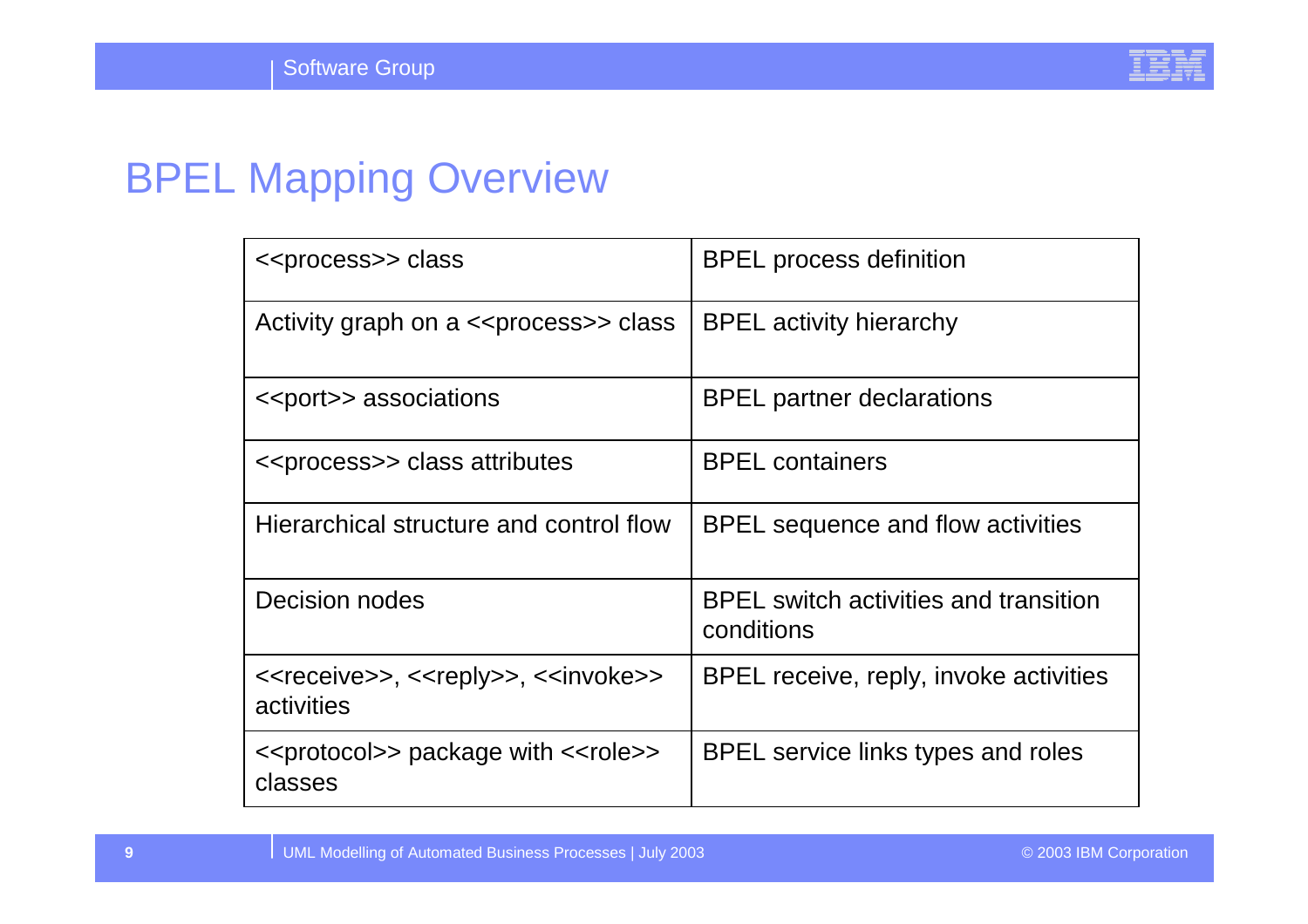Software Group



## UML to BPELalphaWorks Demo

- $\overline{\phantom{a}}$  Part of the Emerging Technologies Toolkit
- Available now
- $\overline{\mathbb{R}}$  Supports an end-to-end scenario: Loan Approval
- Version supporting full forward generation from user-defined models coming in July 2003

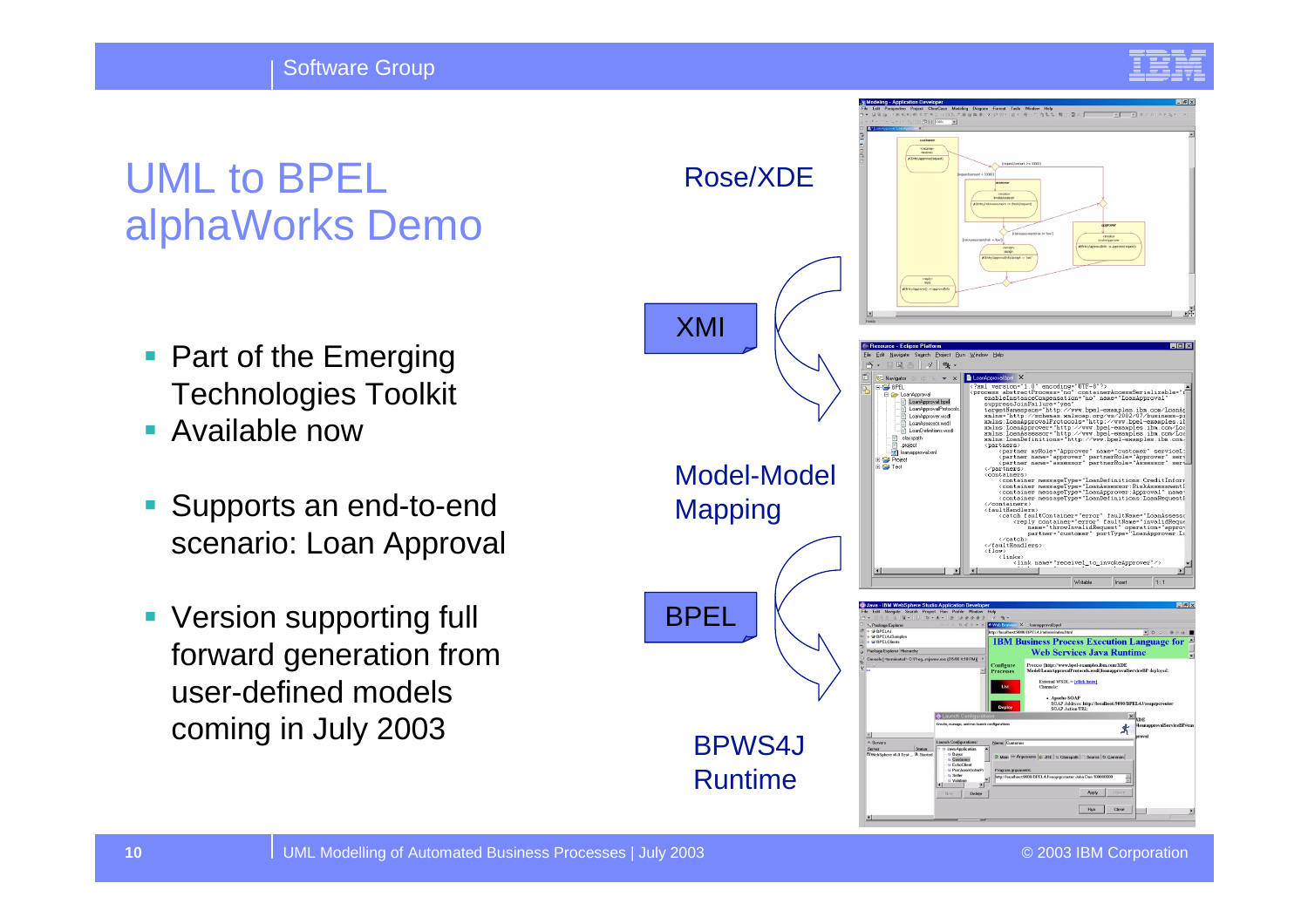

### **Conclusions**

- The experiences of modelling with UML can be applied to the development of systems that will be deployed using emerging web services standards
- It is possible to specify a profile of UML with sufficient detail that it can be translated automatically to a language such as BPEL4WS
- **The approach provides an integration mechanism for multiple** standards and specifications which need to be used to build a complex solution

This is especially relevant in business integration scenarios